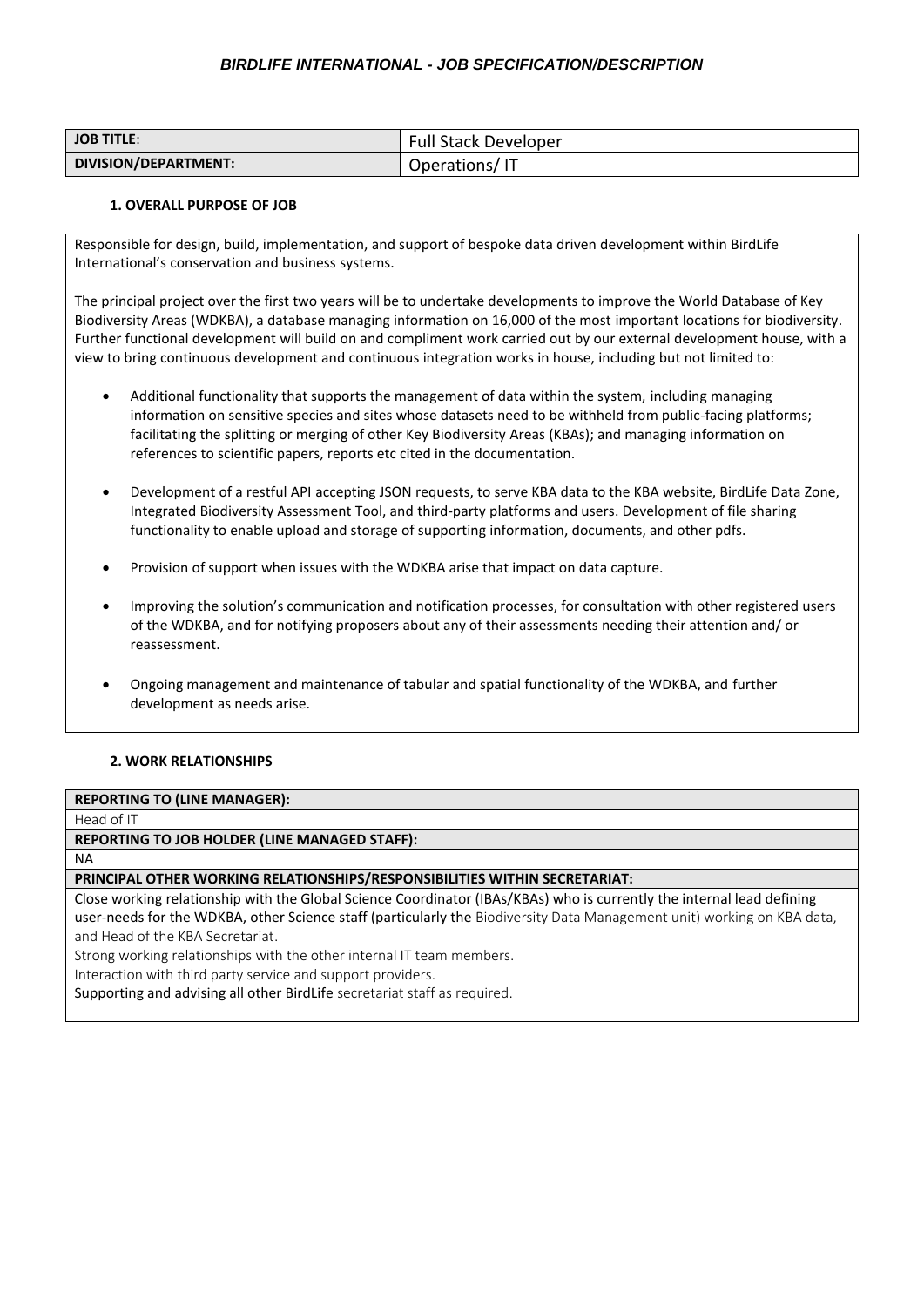### **3. KEY WORKING RELATIONSHIPS GRID**

| <b>Contact</b>                                         | Level<br>$(1-3)$ | Contact                                 | Level<br>$(1-3)$ | Contact                                                                      | Level<br>$(1-3)$ |
|--------------------------------------------------------|------------------|-----------------------------------------|------------------|------------------------------------------------------------------------------|------------------|
| BirdLife network / other NGOs                          | $\overline{2}$   | General public                          | 1                | Policy makers<br>(institutional /politicians/<br>corporations)               |                  |
| BirdLife advisory groups,<br>committees, reg. councils |                  | Press & media                           | $\mathbf{1}$     | <b>Funding organisations</b><br>(institutions, foundations,<br>corporations) |                  |
| <b>BirdLife Global Council</b>                         |                  | Regulators/<br>legislators/<br>auditors | $\mathbf{1}$     | Individual donors/<br>members                                                |                  |
| Suppliers/service providers                            | $\mathfrak z$    | Scientific<br>community                 | $\mathbf{1}$     | VIPs/ royalty/<br>high worth individuals                                     |                  |

### **Level of Contact**

1.= General Informing. "Appearance, first impressions". May have some independent outside exposure and contact, primarily informative.

2.= Presenting/Representing/Reporting "Relationship management". Independent exposure representing BirdLife. Maintaining individual contacts. Usually managing information flow.

3.= Justifying/Negotiating - "Influencing decision makers". Independent exposure as lead contact, representing Birdlife to highly influential people. Responsible for complex and sensitive/high risk communications.

### **4. MAIN DUTIES/WORK PROGRAMME RESPONSIBILITIES**

#### By main work area:

- Design, development, unit-testing, maintenance, and enhancement of software products adhering to the product architecture.
- Designing and implementing best practices in software development.
- Implementation of automated testing.
- Technical documentation of software design.
- Configuration management and management of builds.
- To support, manage and maintain any development environments and underlying systems within the Azure environment.
- Creation and oversight of Standard Operating Procedures.
- Implement system upgrades, ensuring continued service availability and that changes are carried out in a controlled and tested manner.
- To give additional support to any outsourced support company as and when required to deal with outstanding external tickets and resolving complex queries. Taking ownership and responsibility for liaising with multiple external functions when required to get a resolution.
- Working with outsourced support companies and consultants on projects.
- Creation, implementation and maintenance of novel innovations to meet the Secretariat's development needs; in tight budgetary and capacity restrictions.
- To perform reasonable tasks as requested by the Head of IT and BirdLife International

#### 5**. LIMITS OF AUTHORITY/RESPONSIBILITY FOR RESOURCES**

| <b>RESPONSIBILITY AREA</b> | <b>LEVEL OF AUTHORITY</b> |
|----------------------------|---------------------------|
| <b>Financial/Budgetary</b> | NA.                       |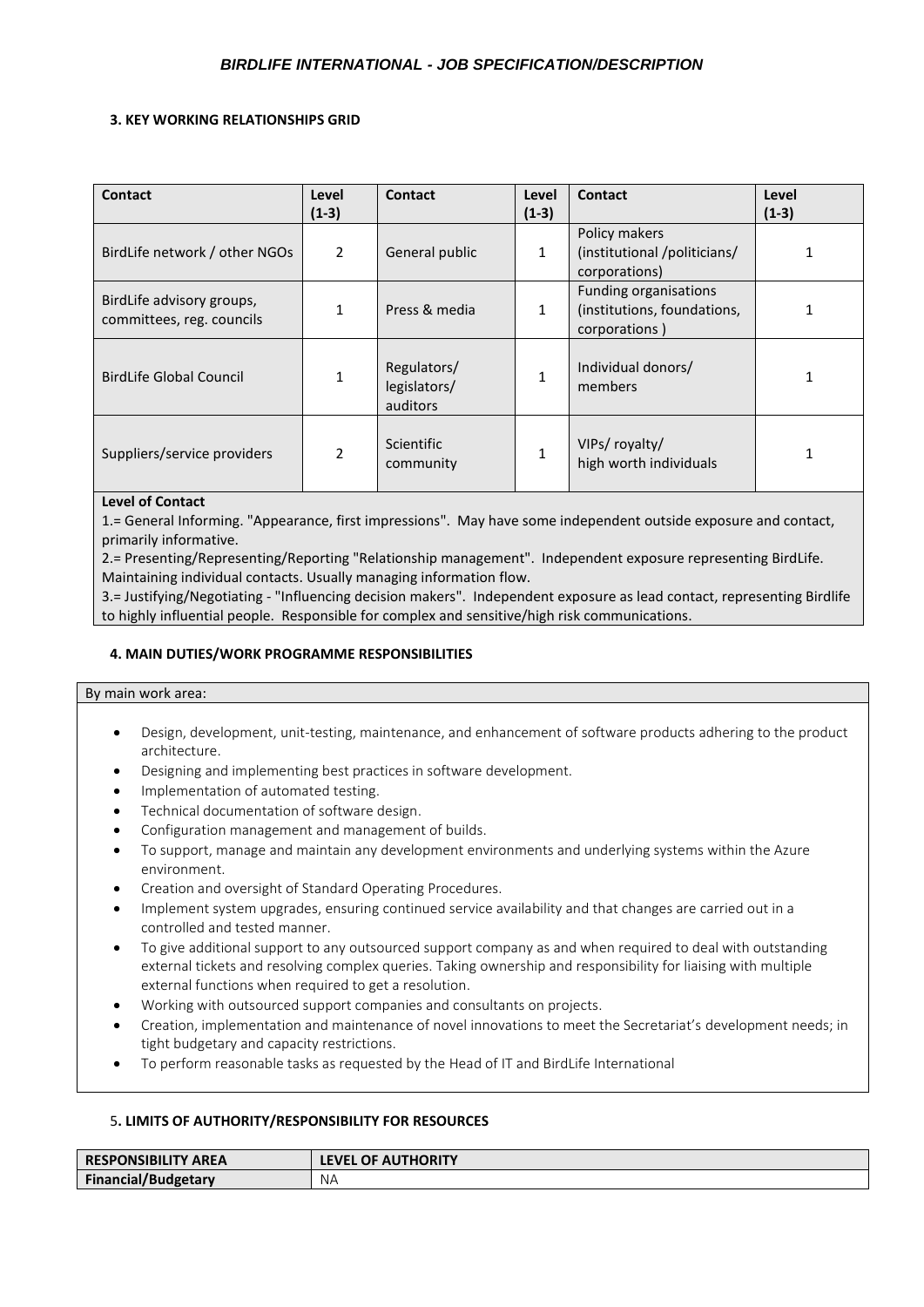# *BIRDLIFE INTERNATIONAL - JOB SPECIFICATION/DESCRIPTION*

| <b>Contracts - Funders</b>           | <b>NA</b>                                                                              |
|--------------------------------------|----------------------------------------------------------------------------------------|
|                                      |                                                                                        |
| <b>Contracts - Staff/Consultants</b> | NA.                                                                                    |
| <b>Contracts - Service providers</b> | Delegated responsibility to purchase IT services within parameters set and directed by |
|                                      | the Head of IT.                                                                        |
| <b>Legal Responsibility</b>          | NA.                                                                                    |
|                                      |                                                                                        |
| <b>Other</b>                         | NA.                                                                                    |
|                                      |                                                                                        |

### **6. EDUCATION/SKILLS AND OTHER SPECIAL REQUIREMENTS**

| <b>REQUIREMENTS</b>                           | KNOWLEDGE/SKILLS/ATTRIBUTES                                                                                                                                                                                                                                                                                                                                                                                                                                                                                                                                                                                                                                                                                                                                                                                                                                                                                                                                                                                                                                                                                                                                                                                                                                                                                                                                                                                                                                                 |
|-----------------------------------------------|-----------------------------------------------------------------------------------------------------------------------------------------------------------------------------------------------------------------------------------------------------------------------------------------------------------------------------------------------------------------------------------------------------------------------------------------------------------------------------------------------------------------------------------------------------------------------------------------------------------------------------------------------------------------------------------------------------------------------------------------------------------------------------------------------------------------------------------------------------------------------------------------------------------------------------------------------------------------------------------------------------------------------------------------------------------------------------------------------------------------------------------------------------------------------------------------------------------------------------------------------------------------------------------------------------------------------------------------------------------------------------------------------------------------------------------------------------------------------------|
| <b>Minimum General Education</b>              | Bachelors or Masters degree from an accredited university in Computer Science,                                                                                                                                                                                                                                                                                                                                                                                                                                                                                                                                                                                                                                                                                                                                                                                                                                                                                                                                                                                                                                                                                                                                                                                                                                                                                                                                                                                              |
|                                               | Engineering, or related field; or equivalent industry experience and qualifications                                                                                                                                                                                                                                                                                                                                                                                                                                                                                                                                                                                                                                                                                                                                                                                                                                                                                                                                                                                                                                                                                                                                                                                                                                                                                                                                                                                         |
| <b>Job Specific Education/ Qualification</b>  | Systems development practitioner with extensive experience and exposure to<br>React, Node and database technologies working within Scrum and / or Agile<br>working practices.                                                                                                                                                                                                                                                                                                                                                                                                                                                                                                                                                                                                                                                                                                                                                                                                                                                                                                                                                                                                                                                                                                                                                                                                                                                                                               |
| <b>Job Specific Knowledge</b>                 | • Experience of building efficient applications in JavaScript and React.js.<br>• Experience of Node.js design and development.<br>• Experience of SQL and RDBMS technology (PostgreSQL, MSQL, TSQL)<br>• Experience with database development and CI/CD pipelines.<br>• Experience of integrating front-end and back-end components.<br>• Experience in agile ways of working and the associated tools.<br>• Experience with principles of continuous integration and deployment.<br>Experience of creating artifacts and artifact repositories.<br>$\circ$<br>Experience of containers and container orchestration services. For<br>$\circ$<br>example, Docker and Docker Swarm and Kubernetes.<br>Build automation experience i.e. Jenkins.<br>$\circ$<br>Experience of MS Azure.<br>$\circ$<br>Experience of using version control (Git, Github)<br>$\circ$<br>Experience of creating and running automated tests<br>$\circ$<br>• Experience of Linux system architecture/administration and supporting<br>network architecture.<br>• Experience of Geographic Information Systems (GIS)<br>• Excellent organizational and prioritization skill.<br>• Excellent communication skills, ability to present technical concepts to<br>technical and non-technical audiences.<br>. Proven ability to work on multiple development projects.<br>. Proven ability to problem solve in logical and analytical way.<br>• Excellent comparable technology and industry experience. |
| <b>Experience</b>                             | Proven experience of working in a busy department and delivering content in a<br>timely and professional manner.<br>International experience would be a benefit, but not essential.                                                                                                                                                                                                                                                                                                                                                                                                                                                                                                                                                                                                                                                                                                                                                                                                                                                                                                                                                                                                                                                                                                                                                                                                                                                                                         |
|                                               |                                                                                                                                                                                                                                                                                                                                                                                                                                                                                                                                                                                                                                                                                                                                                                                                                                                                                                                                                                                                                                                                                                                                                                                                                                                                                                                                                                                                                                                                             |
| <b>Management &amp; organisational skills</b> | • A systematic approach to problem solving.<br>• Ability to organise own workload and prioritise accordingly<br>• Ability to work in a team environment and user focused<br>• Good attention to detail, testing and documentation                                                                                                                                                                                                                                                                                                                                                                                                                                                                                                                                                                                                                                                                                                                                                                                                                                                                                                                                                                                                                                                                                                                                                                                                                                           |
| <b>Communications skills</b>                  | Excellent verbal and written skills<br>$\bullet$                                                                                                                                                                                                                                                                                                                                                                                                                                                                                                                                                                                                                                                                                                                                                                                                                                                                                                                                                                                                                                                                                                                                                                                                                                                                                                                                                                                                                            |